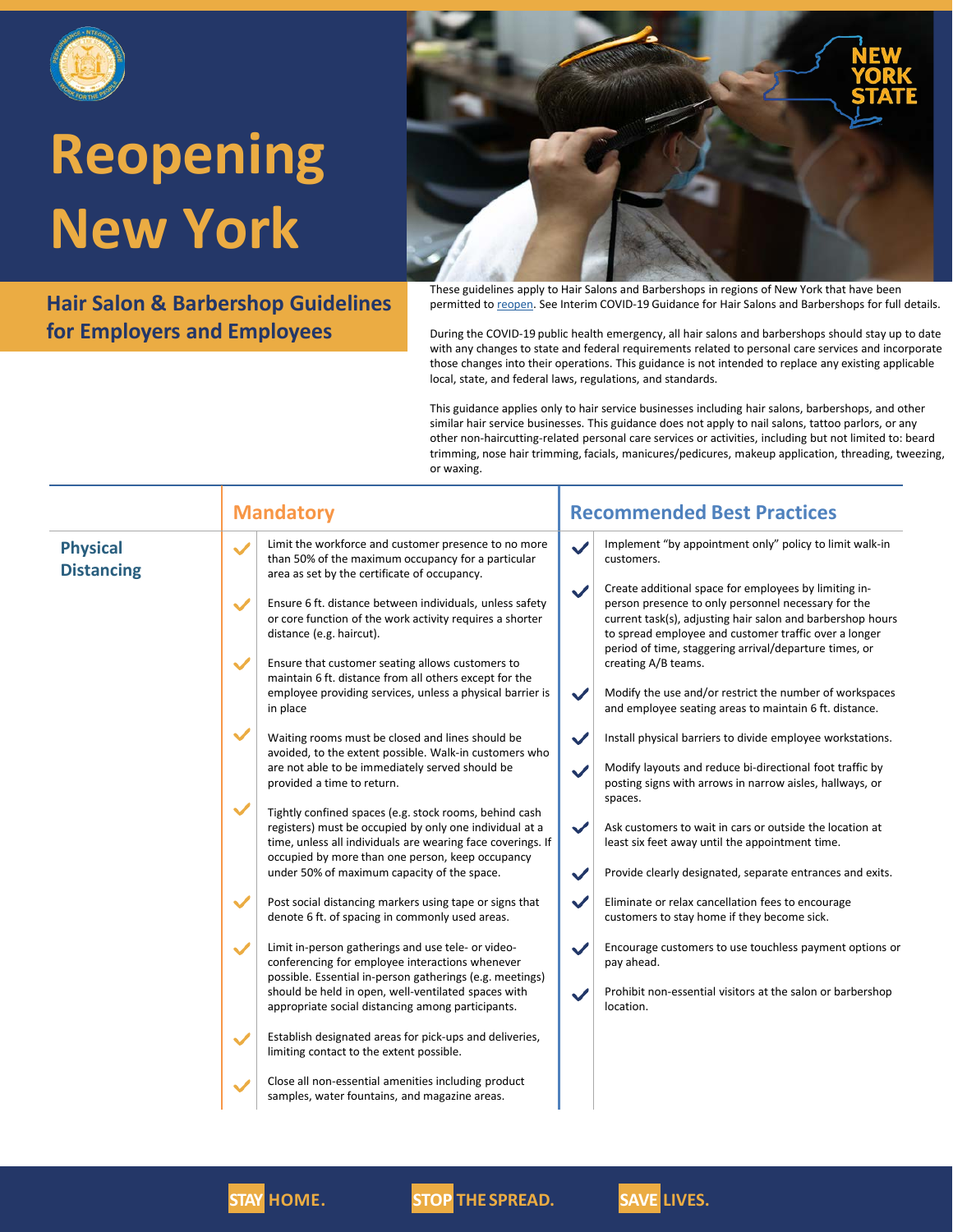

**Hair Salon & Barbershop Guidelines for Employers and Employees**



These guidelines apply to Hair Salons and Barbershops in regions of New York that have been permitted to [reopen.](https://forward.ny.gov/regional-monitoring-dashboard) See Interim COVID-19 Guidance for Hair Salons and Barbershops for full details.

During the COVID-19 public health emergency, all hair salons and barbershops should stay up to date with any changes to state and federal requirements related to personal care services and incorporate those changes into their operations. This guidance is not intended to replace any existing applicable local, state, and federal laws, regulations, and standards.

This guidance applies only to hair service businesses including hair salons, barbershops, and other similar hair service businesses. This guidance does not apply to nail salons, tattoo parlors, or any other non-haircutting-related personal care services or activities, including but not limited to: beard trimming, nose hair trimming, facials, manicures/pedicures, makeup application, threading, tweezing, or waxing.

|                                       | <b>Mandatory</b>                                                                                                                                                                                                                                                                                                              | <b>Recommended Best Practices</b>                                                                                                                                                 |
|---------------------------------------|-------------------------------------------------------------------------------------------------------------------------------------------------------------------------------------------------------------------------------------------------------------------------------------------------------------------------------|-----------------------------------------------------------------------------------------------------------------------------------------------------------------------------------|
| <b>Protective</b><br><b>Equipment</b> | Employers must provide employees with an acceptable<br>$\checkmark$<br>face covering at no-cost to the employee and have an<br>adequate supply of coverings in case of need for<br>replacement.                                                                                                                               | $\checkmark$<br>At check-out registers, use physical barriers such as plastic<br>shield walls in areas where they would not affect air flow,<br>heating, cooling, or ventilation. |
|                                       | $\checkmark$<br>Acceptable face coverings include but are not limited to<br>cloth (e.g. homemade sewn, quick cut, bandana),<br>surgical masks, N95 respirators, and face shields.                                                                                                                                             |                                                                                                                                                                                   |
|                                       | Employees must wear a face covering and a face shield<br>$\checkmark$<br>that completely covers the nose and mouth when<br>providing service directly to customers. Employees also<br>must wear face coverings any time they interact with<br>customers (e.g. ringing up purchases), even if they are 6<br>ft. or more apart. |                                                                                                                                                                                   |
|                                       | Customers must only be permitted entry into the hair<br>salon or barbershop if they wear an acceptable face<br>covering, provided that they are over age two and<br>medically able to tolerate one.                                                                                                                           |                                                                                                                                                                                   |
|                                       | Face coverings must be cleaned or replaced after use or<br>when damaged or soiled, may not be shared, and<br>should be properly stored or discarded.                                                                                                                                                                          |                                                                                                                                                                                   |
|                                       | Employees must use gloves when providing service to a<br>$\checkmark$<br>customer, or workers must sanitize or wash their hands<br>before and after contact. If gloves are used, they must<br>be replaced after each appointment.                                                                                             |                                                                                                                                                                                   |
|                                       | Employees must wear clean smocks or gowns.<br>$\checkmark$                                                                                                                                                                                                                                                                    |                                                                                                                                                                                   |
|                                       | $\checkmark$<br>If providing coverings (e.g. apron, smocks) to a client,<br>coverings must be disposable, or cleaned and<br>disinfected between each use.                                                                                                                                                                     |                                                                                                                                                                                   |
|                                       | Limit the sharing of objects (e.g. clippers, tools) and<br>$\checkmark$<br>discourage touching of shared surfaces; or, when in<br>contact with shared objects or frequently touched<br>areas, wear gloves (trade-appropriate or medical); or,<br>sanitize or wash hands before and after contact.                             |                                                                                                                                                                                   |
|                                       |                                                                                                                                                                                                                                                                                                                               |                                                                                                                                                                                   |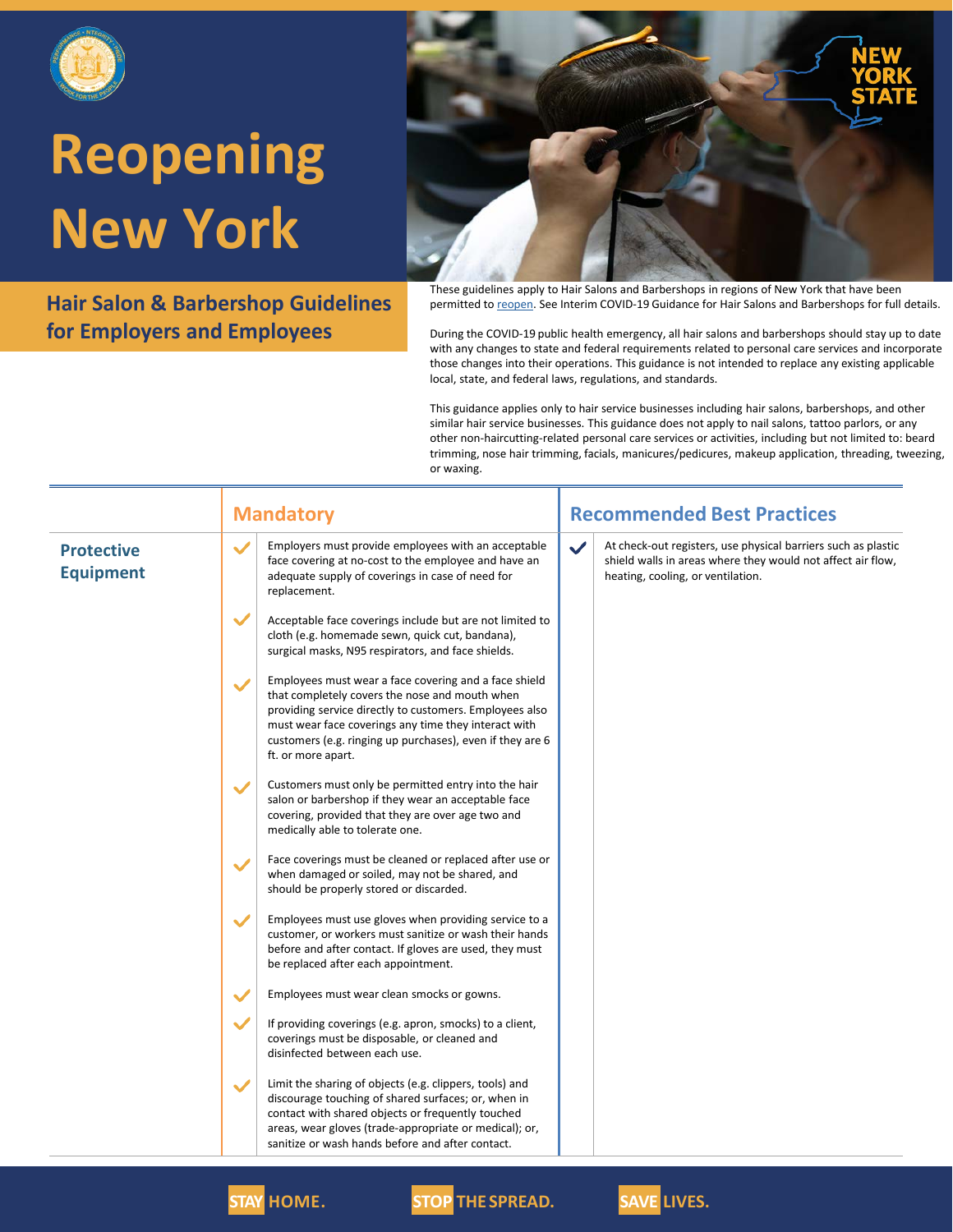

**Hair Salon & Barbershop Guidelines for Employers and Employees**



These guidelines apply to Hair Salons and Barbershops in regions of New York that have been permitted to [reopen.](https://forward.ny.gov/regional-monitoring-dashboard) See Interim COVID-19 Guidance for Hair Salons and Barbershops for full details.

During the COVID-19 public health emergency, all hair salons and barbershops should stay up to date with any changes to state and federal requirements related to personal care services and incorporate those changes into their operations. This guidance is not intended to replace any existing applicable local, state, and federal laws, regulations, and standards.

This guidance applies only to hair service businesses including hair salons, barbershops, and other similar hair service businesses. This guidance does not apply to nail salons, tattoo parlors, or any other non-haircutting-related personal care services or activities, including but not limited to: beard trimming, nose hair trimming, facials, manicures/pedicures, makeup application, threading, tweezing, or waxing.

|                                                   | <b>Mandatory</b>                                                                                                                                                                                                                                                                                                                                                                                                                                                                                                                                                                                                                                                                                                                                                                                                                                                                                                                                                                                                                                                                                                                                                                                                                                                                                                                                                                                                              | <b>Recommended Best Practices</b>                                                                                                                                                                                                                                                                                   |
|---------------------------------------------------|-------------------------------------------------------------------------------------------------------------------------------------------------------------------------------------------------------------------------------------------------------------------------------------------------------------------------------------------------------------------------------------------------------------------------------------------------------------------------------------------------------------------------------------------------------------------------------------------------------------------------------------------------------------------------------------------------------------------------------------------------------------------------------------------------------------------------------------------------------------------------------------------------------------------------------------------------------------------------------------------------------------------------------------------------------------------------------------------------------------------------------------------------------------------------------------------------------------------------------------------------------------------------------------------------------------------------------------------------------------------------------------------------------------------------------|---------------------------------------------------------------------------------------------------------------------------------------------------------------------------------------------------------------------------------------------------------------------------------------------------------------------|
| <b>Protective</b><br><b>Equipment</b><br>(cont'd) | Services offered must not require removal of a<br>facemask (e.g. beard trim).                                                                                                                                                                                                                                                                                                                                                                                                                                                                                                                                                                                                                                                                                                                                                                                                                                                                                                                                                                                                                                                                                                                                                                                                                                                                                                                                                 |                                                                                                                                                                                                                                                                                                                     |
| <b>Hygiene and</b><br><b>Cleaning</b>             | Adhere to hygiene and cleaning/disinfection<br>$\checkmark$<br>requirements from the Centers for Disease Control and<br>Prevention (CDC) and Department of Health (DOH) and<br>maintain cleaning logs on site that document date,<br>time, and scope of cleaning and disinfection.<br>Provide and maintain hand hygiene stations, including<br>$\checkmark$<br>handwashing with soap, water, and paper towels, as<br>well as an alcohol-based hand sanitizer containing 60%<br>or more alcohol for areas where handwashing is not<br>feasible.<br>Place hand sanitizer throughout the location for use by<br>$\checkmark$<br>employees and customers.<br>Provide and encourage employees to use<br>$\checkmark$<br>cleaning/disinfecting supplies before and after use of<br>shared and frequently touched surfaces, followed by<br>hand hygiene.<br>$\checkmark$<br>Wash hands for 20 seconds with soap and water before<br>and after providing services to each customer.<br>$\checkmark$<br>Conduct regular cleaning and disinfection at least after<br>every shift, daily, or more frequently as needed, and<br>more frequent cleaning and disinfection of shared<br>objects (e.g. registers) and surfaces, as well as high<br>transit areas, such as payment devices, restrooms,<br>common areas.<br>Clean and disinfect workstations and tools (e.g. brushes,<br>$\checkmark$<br>chairs, shears) between each customer. | $\checkmark$<br>Wherever possible, increase ventilation of outdoor air<br>(e.g. opening windows and doors) while maintaining<br>safety precautions.<br>$\checkmark$<br>Encourage employees to bring meals from home and<br>reserve adequate space for employees to observe social<br>distancing while eating meals. |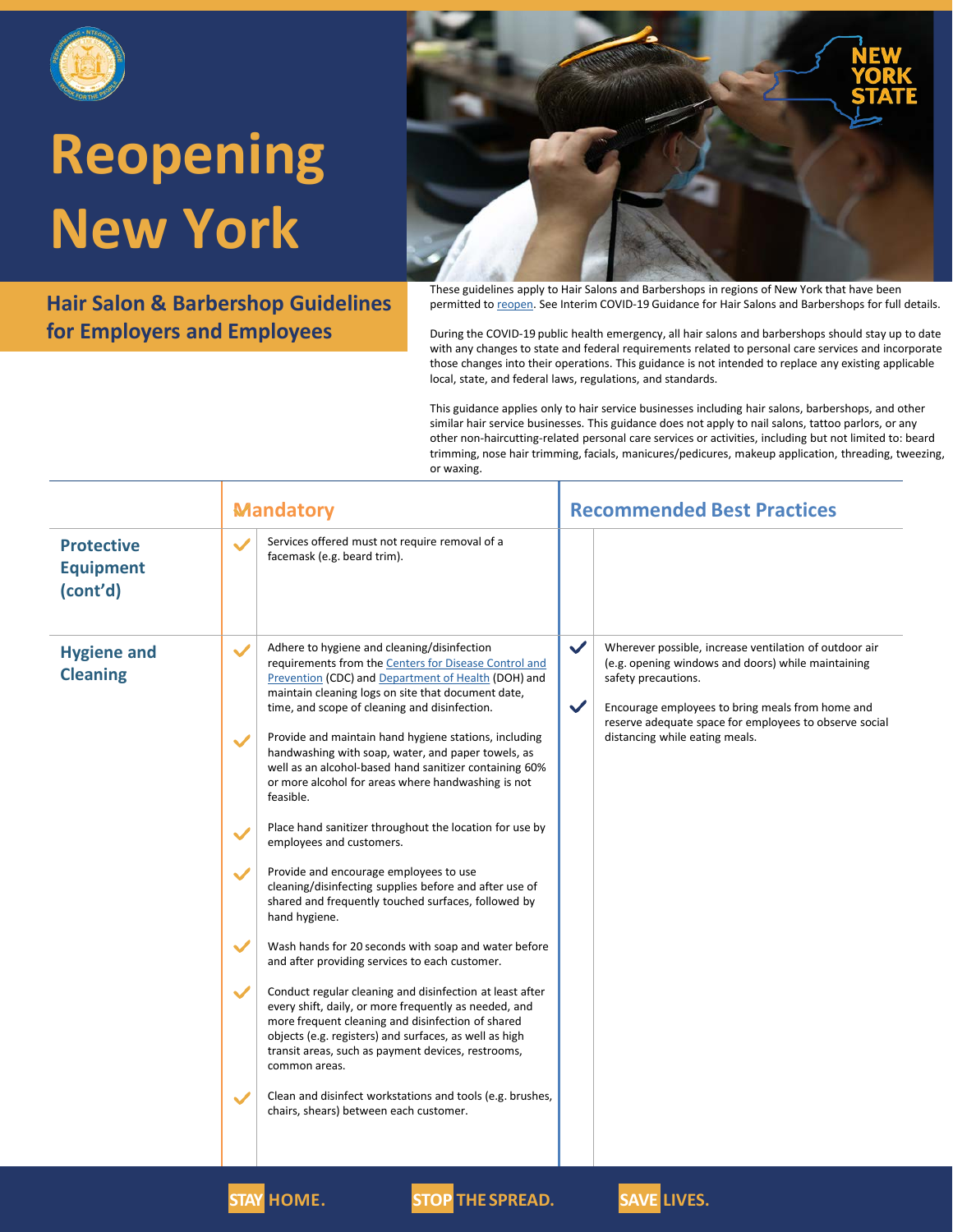

**Hair Salon & Barbershop Guidelines for Employers and Employees**



These guidelines apply to Hair Salons and Barbershops in regions of New York that have been permitted to [reopen.](https://forward.ny.gov/regional-monitoring-dashboard) See Interim COVID-19 Guidance for Hair Salons and Barbershops for full details.

During the COVID-19 public health emergency, all hair salons and barbershops should stay up to date with any changes to state and federal requirements related to personal care services and incorporate those changes into their operations. This guidance is not intended to replace any existing applicable local, state, and federal laws, regulations, and standards.

This guidance applies only to hair service businesses including hair salons, barbershops, and other similar hair service businesses. This guidance does not apply to nail salons, tattoo parlors, or any other non-haircutting-related personal care services or activities, including but not limited to: beard trimming, nose hair trimming, facials, manicures/pedicures, makeup application, threading, tweezing, or waxing.

|                                                | <b>Mandatory</b>                                                                                                                                                                                                                                                                                                                                                                                          | <b>Recommended Best Practices</b>                                                                                                                                                                                                        |
|------------------------------------------------|-----------------------------------------------------------------------------------------------------------------------------------------------------------------------------------------------------------------------------------------------------------------------------------------------------------------------------------------------------------------------------------------------------------|------------------------------------------------------------------------------------------------------------------------------------------------------------------------------------------------------------------------------------------|
| <b>Hygiene and</b><br><b>Cleaning (cont'd)</b> | Cleaning and disinfecting of the hair salon or<br>$\checkmark$<br>barbershop, shared surfaces, and other areas, as well as<br>equipment, should be performed using Department of<br>Environmental Conservation (DEC) products identified<br>by the Environmental Protection Agency (EPA) as<br>effective against COVID-19.<br>If cleaning or disinfection products or the act of cleaning<br>$\checkmark$ |                                                                                                                                                                                                                                          |
|                                                | and disinfecting causes safety hazards or degrades the<br>material or machinery, personnel should have access to<br>a hand hygiene station between use and/or be supplied<br>with disposable gloves.                                                                                                                                                                                                      |                                                                                                                                                                                                                                          |
|                                                | Leave time between appointments for full workstation<br>$\checkmark$<br>cleaning (e.g. 15 min.).                                                                                                                                                                                                                                                                                                          |                                                                                                                                                                                                                                          |
|                                                | Prohibit shared food and beverages (e.g. buffet-style<br>meals).                                                                                                                                                                                                                                                                                                                                          |                                                                                                                                                                                                                                          |
| <b>Communication</b>                           | Affirm you have reviewed and understand the state-<br>issued industry guidelines, and that you will implement<br>them.                                                                                                                                                                                                                                                                                    | Use social media, verbal communication, and signs to<br>$\checkmark$<br>provide customers with instructions and to encourage<br>them to use of face coverings, in accordance with<br>Governor's Executive Orders, CDC, and DOH guidance. |
|                                                | Post signage inside and outside of the hair salon or<br>barbershop to remind personnel and customers to<br>adhere to proper hygiene, social distancing rules,<br>appropriate use of PPE, and cleaning and disinfecting<br>protocols.                                                                                                                                                                      |                                                                                                                                                                                                                                          |
|                                                | Train all personnel on new protocols and frequently<br>$\checkmark$<br>communicate safety guidelines.                                                                                                                                                                                                                                                                                                     |                                                                                                                                                                                                                                          |
|                                                | Establish a communication plan for employees, visitors,<br>and customers with a consistent means to provide<br>updated information.                                                                                                                                                                                                                                                                       |                                                                                                                                                                                                                                          |
|                                                | Maintain a continuous log of every person, including<br>$\checkmark$<br>workers and visitors, who may have close contact with<br>other individuals at the hair salon or barbershop;<br>excluding customers and deliveries that are performed<br>with appropriate PPE or through contactless means.                                                                                                        |                                                                                                                                                                                                                                          |
|                                                |                                                                                                                                                                                                                                                                                                                                                                                                           |                                                                                                                                                                                                                                          |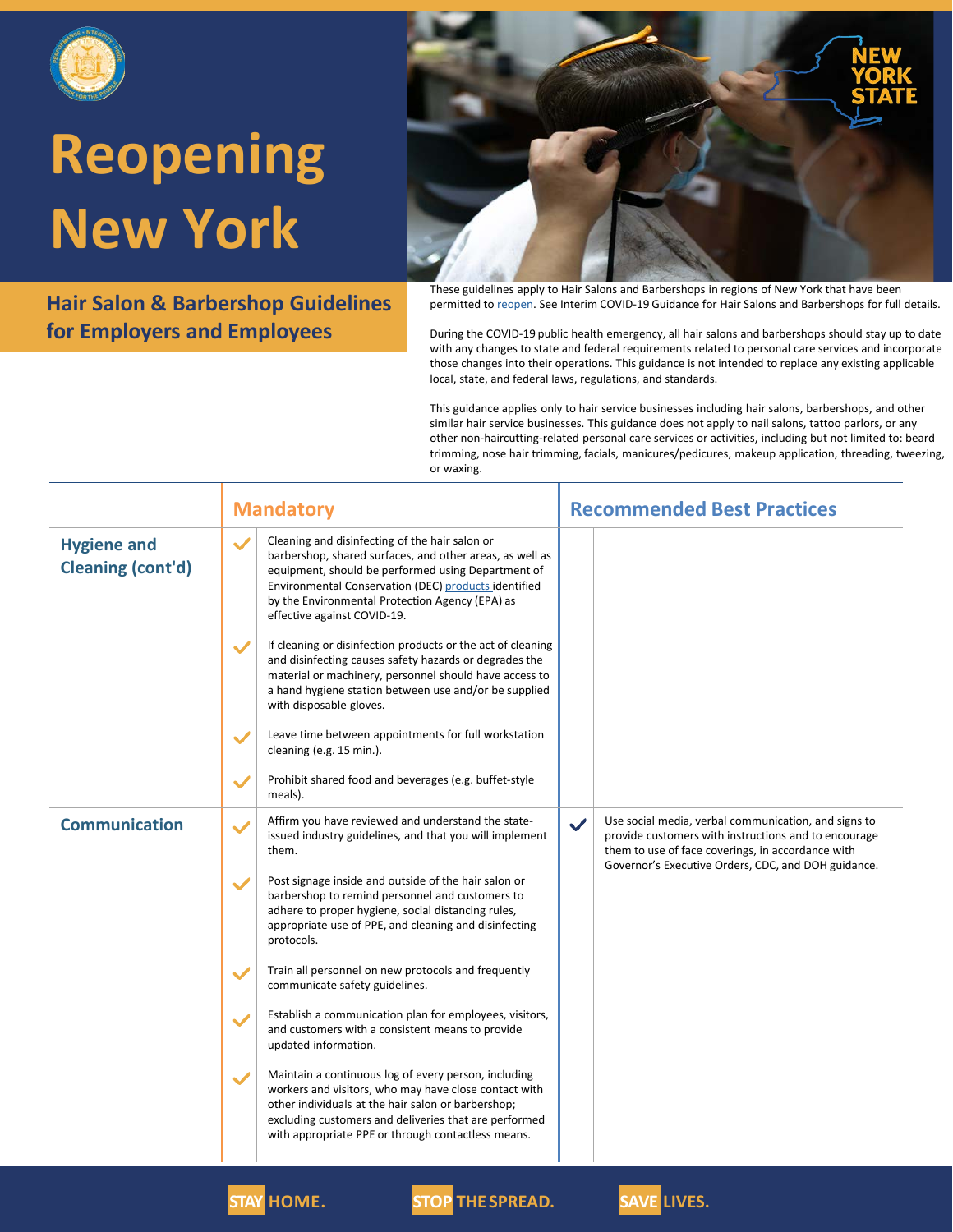

**Hair Salon & Barbershop Guidelines for Employers and Employees**



These guidelines apply to Hair Salons and Barbershops in regions of New York that have been permitted to [reopen.](https://forward.ny.gov/regional-monitoring-dashboard) See Interim COVID-19 Guidance for Hair Salons and Barbershops for full details.

During the COVID-19 public health emergency, all hair salons and barbershops should stay up to date with any changes to state and federal requirements related to personal care services and incorporate those changes into their operations. This guidance is not intended to replace any existing applicable local, state, and federal laws, regulations, and standards.

This guidance applies only to hair service businesses including hair salons, barbershops, and other similar hair service businesses. This guidance does not apply to nail salons, tattoo parlors, or any other non-haircutting-related personal care services or activities, including but not limited to: beard trimming, nose hair trimming, facials, manicures/pedicures, makeup application, threading, tweezing, or waxing.

|                                  | <b>Mandatory</b>                                                                                                                                                                                                                                                                                                                                                                                                                                                                                                                                                                                                                                                                                                                                                                                                                                                                                                                                                                                                                                                                                                          | <b>Recommended Best Practices</b>                                                                                                                                                                                                                                                                                                                                                                                                                                                                                                                                                                                                                                                                                                                                                                                                                                                                                                                                                                                                                                                      |
|----------------------------------|---------------------------------------------------------------------------------------------------------------------------------------------------------------------------------------------------------------------------------------------------------------------------------------------------------------------------------------------------------------------------------------------------------------------------------------------------------------------------------------------------------------------------------------------------------------------------------------------------------------------------------------------------------------------------------------------------------------------------------------------------------------------------------------------------------------------------------------------------------------------------------------------------------------------------------------------------------------------------------------------------------------------------------------------------------------------------------------------------------------------------|----------------------------------------------------------------------------------------------------------------------------------------------------------------------------------------------------------------------------------------------------------------------------------------------------------------------------------------------------------------------------------------------------------------------------------------------------------------------------------------------------------------------------------------------------------------------------------------------------------------------------------------------------------------------------------------------------------------------------------------------------------------------------------------------------------------------------------------------------------------------------------------------------------------------------------------------------------------------------------------------------------------------------------------------------------------------------------------|
| <b>Communication</b><br>(cont'd) | $\checkmark$<br>If a worker, visitor, or customer was in close contact<br>with others at the salon or barbershop location and<br>tests positive for COVID-19, employer must immediately<br>notify local health departments and cooperate with<br>contact tracing efforts, including notification of<br>potential contacts, such as workers, visitors, and/or<br>customers (if known) who had close contact with the<br>individual, while maintaining confidentiality required by<br>state and federal law and regulations.<br>$\checkmark$<br>Conspicuously post completed safety plans on site.                                                                                                                                                                                                                                                                                                                                                                                                                                                                                                                          |                                                                                                                                                                                                                                                                                                                                                                                                                                                                                                                                                                                                                                                                                                                                                                                                                                                                                                                                                                                                                                                                                        |
| <b>Screening</b>                 | Ensure that employees performing services directly on<br>$\checkmark$<br>or to customers (i.e. haircutting) are tested for COVID-<br>19 through a diagnostic test every 14 days, so long as<br>the region in which the hair salon/barbershop is located<br>remains in Phase II of the State's reopening.<br>$\checkmark$<br>Employees who are sick should stay home or return to<br>home, if they become ill at work.<br>Implement mandatory health screening assessment<br>$\checkmark$<br>(e.g. questionnaire, temperature check) before<br>employees begin work each day (but not customers or<br>delivery personnel), for (1) COVID-19 symptoms in past<br>14 days, (2) positive COVID-19 test in past 14 days,<br>and/or (3) close contact with confirmed or suspected<br>COVID-19 case in past 14 days. Assessment responses<br>must be reviewed every day and such review must be<br>documented.<br>If a person has COVID-19 symptoms AND EITHER<br>$\bullet$<br>tests positive for COVID-19 OR did not receive a<br>test, the individual may only return after<br>completing at least 14 days of self-quarantine. | Employers are strongly encouraged to ensure that<br>$\checkmark$<br>employees performing services directly on or to<br>customers (i.e. haircutting) have been tested for COVID-19<br>through a diagnostic test, prior to the employee<br>performing such services.<br>$\checkmark$<br>Customers are strongly encouraged to inquire with the<br>employee providing services directly on or to them about<br>whether the employee has received testing.<br>Customers cannot be mandated to complete a health<br>$\checkmark$<br>screen or provide contact information but may be<br>encouraged to do so.<br>Provide and maintain a log of customer's contact<br>$\checkmark$<br>information so that they can be contacted for contact<br>tracing, if necessary. Encourage, but do not require<br>customers to provide identification or contact<br>information. Do not deny services to customers who<br>refuse to provide this information.<br>$\checkmark$<br>Perform screening remotely (e.g. by telephone or<br>electronic survey), before people arrive, to the extent<br>possible. |
|                                  | <b>STAY HOME.</b><br><b>STOP THE SPREAD.</b>                                                                                                                                                                                                                                                                                                                                                                                                                                                                                                                                                                                                                                                                                                                                                                                                                                                                                                                                                                                                                                                                              | <b>SAVE LIVES.</b>                                                                                                                                                                                                                                                                                                                                                                                                                                                                                                                                                                                                                                                                                                                                                                                                                                                                                                                                                                                                                                                                     |